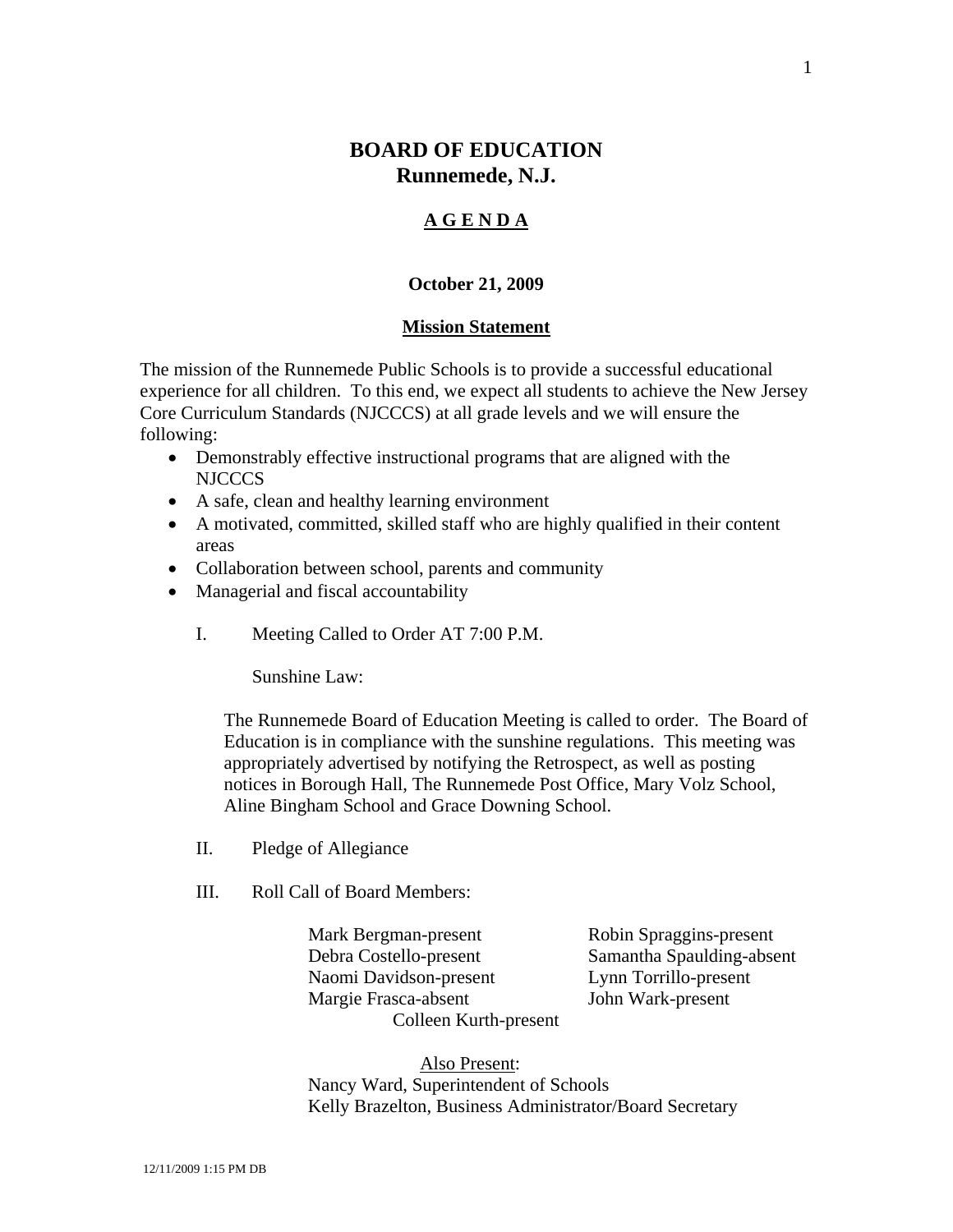Marie Gallagher, Principal – Downing & Bingham Schools Mark Iannucci, Principal – Mary Volz School Stephen Pili, Assistant Principal – Mary Volz School Janet Fiola, Child Study Team Coordinator

IV. Approval of Minutes

Motion by Mrs. Davidson Seconded by Mr. Wark

a. Recommend that the Board of Education approve the regular session and executive session minutes of the September 23, 2009 BOE Meeting.

ROLL CALL VOTE: Yes 6 No 0 Abstain 1 (Costello) Absent 2

V. Correspondence *(white)*

1.New Jersey School Boards Association Insurance Group 2009 Safety Grant Program- Certificate

2. Thanks to the efforts of Ms. Grasso, the Runnemede staff collected \$525.00 (Lee Denim Day) toward the fight against breast cancer.

- VI. Special Presentation
	- a. Public Hearing of the Electronic *Violence & Vandalism Report* for the 2008-09 School Year – Mrs. Ward at 7:02 p.m.
- VII. Open Public Comment

Notation of Public Comments on Agenda Items

The Board President will recognize those individuals in the audience whom wish to comment on any action items on this Agenda. Please respect the following procedures:

- 1. Be recognized by Board President.
- 2. State your full name and address.
- 3. Identify the resolution/item number on which you wish to comment.
- 4. Wait to be recognized before you make your comment. (just before the resolution is voted on)
- 5. Limit your comments to the specific resolution/items.
- 6. Limit your comments to (3) minutes per person.

No public comments at this time.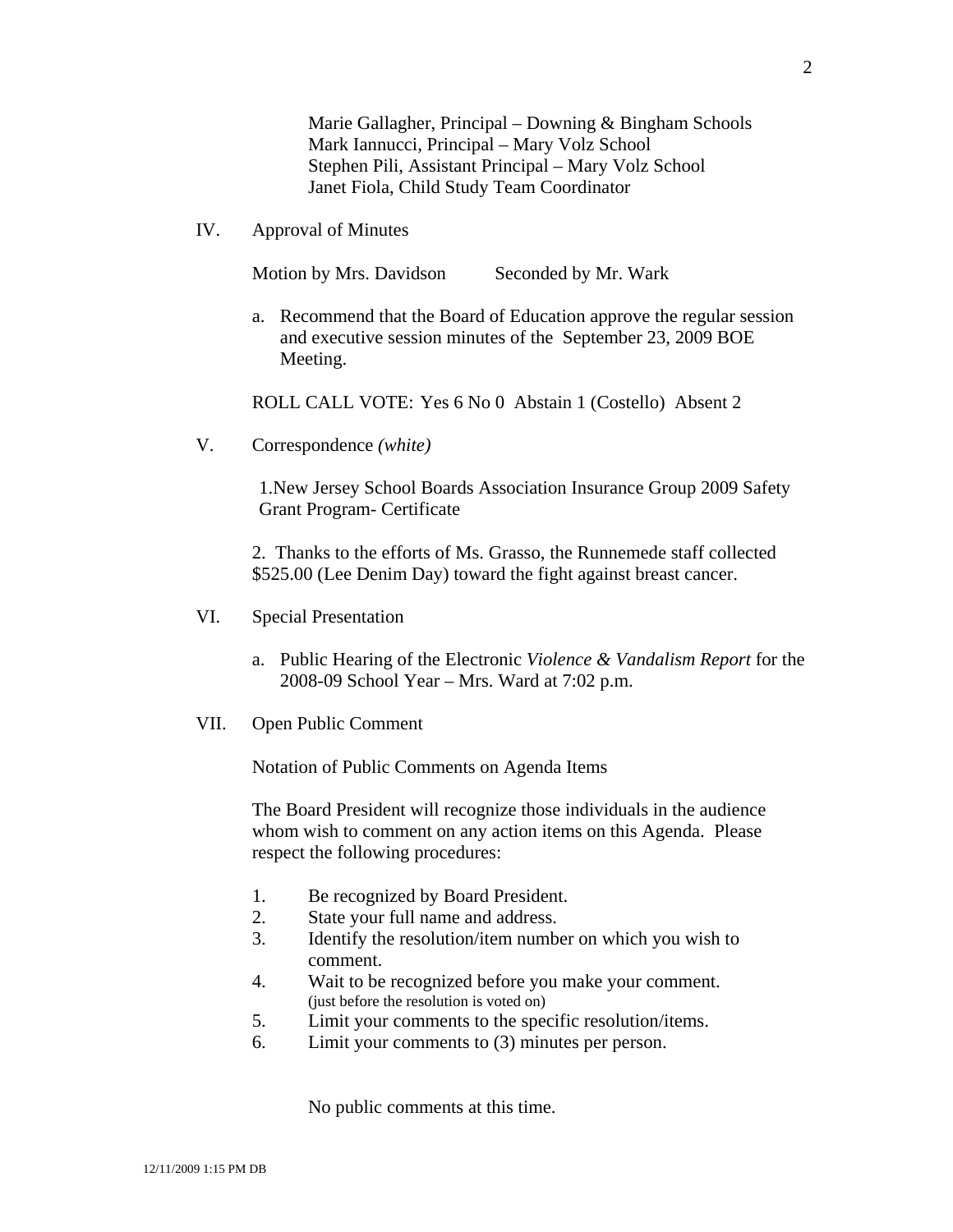### VIII. Reports *(yellow)*

- a. Superintendent's Report
- b. Business Administrator's, Buildings & Grounds Report (as attached)
- c. Principal's Report (attached)
- d. Nurses Report (attached) Nursing Plan for the 2010 School Year (attached)
- e. Special Education Report (see attached)
- f. Committee Reports
	- Camden County Educational Services Commission Report (Costello)-Nothing to report
	- NJSBA Report (Davidson)-workshop next week
	- Black Horse Pike (Kurth)-re-districting a conflict at BHPR right now.
	- Policy/Public Relations –met three times to go over policies and QSAC standards

## IX Old Business

X. New Business

#### *a.* **PERSONNEL** *(blue)*

Motion by Mrs. Spraggins Seconded by Mrs. Costello Costello

 Request approval of the following on the recommendation of the superintendent:

1.Ms. Jamie Sprouse as an additional certified aide in the morning and afternoon Preschool Disabilities Program. Ms. Sprouse's start day will begin when we receive her criminal clearance. (see attached memo from Mrs. Fiola)

2. Mrs. Simone Falasca as a one-on-one hourly aide at the Downing School. (see attached memo from Ms. Gallagher)

3. The following Student Teachers from January, 2010 – May, 2010.

*Student Teacher Cooperating Teacher*

Nicole Soderholm Linda Shreiber

Eileen Sheffield Jonathan Hinkson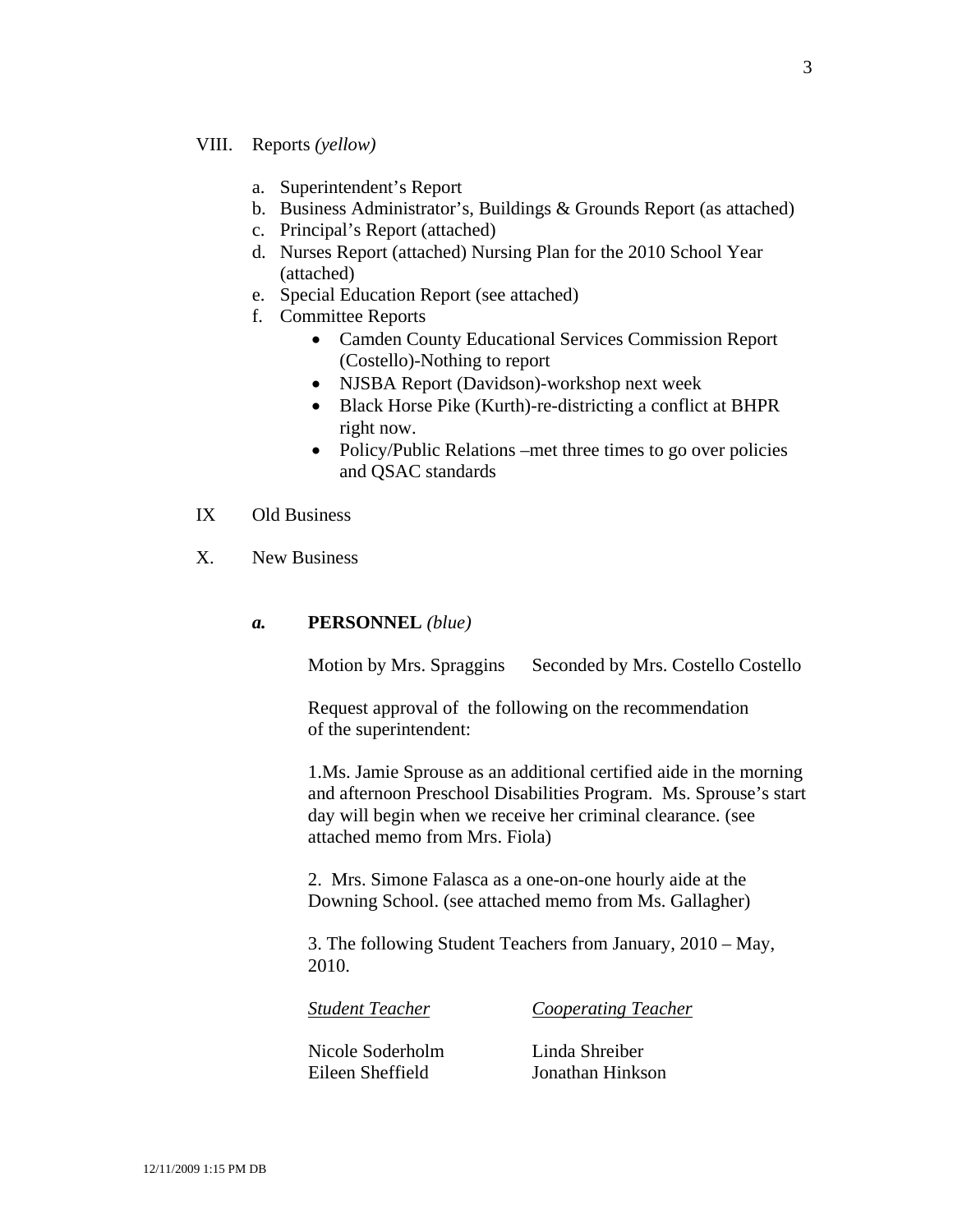*Field Experience (15 hr) Cooperating Teacher(s)*

Kevin Kirschner Linda Schreiber/Karlie Magazu

4. Extension of return date from maternity leave for employee #168 from February 12, 2010 to March 8, 2010.

5. The following sub/subs: (all criminally cleared) Katie Jenkins Sara Gleason Melissa Michielli

- 6. Resignation with intent to retire, effective June 30, 2010, from Mrs. Susan Milon. (attached)
- 7. Request from Mrs. Milon to take an unpaid leave of absence from December  $11 - 23$ , 2009 due to family matters.
- 8. Runnemede Board of Education to enter into negotiations with the Runnemede Education Association. The REA contract will expire June 30, 2010.
- 9. Sidebar agreement with the REA to include the *CST Coordinator* position. (attached)
- 10. Employee #121 requests medical leave from 11/5/09 through January 1, 2010.
- 11. The following individuals for the 2009-2010 school year for homebound instruction at \$35/hour.

Karen Clements Jenna Pulcinella Jen Mazza Mary Kay Grasso Julianna Pray Lori Carroll Lorraine Sirolli Cindy King Christian Whipple Peg Lyle Laura Burns Barbara Cavallaro Cathleen Bryan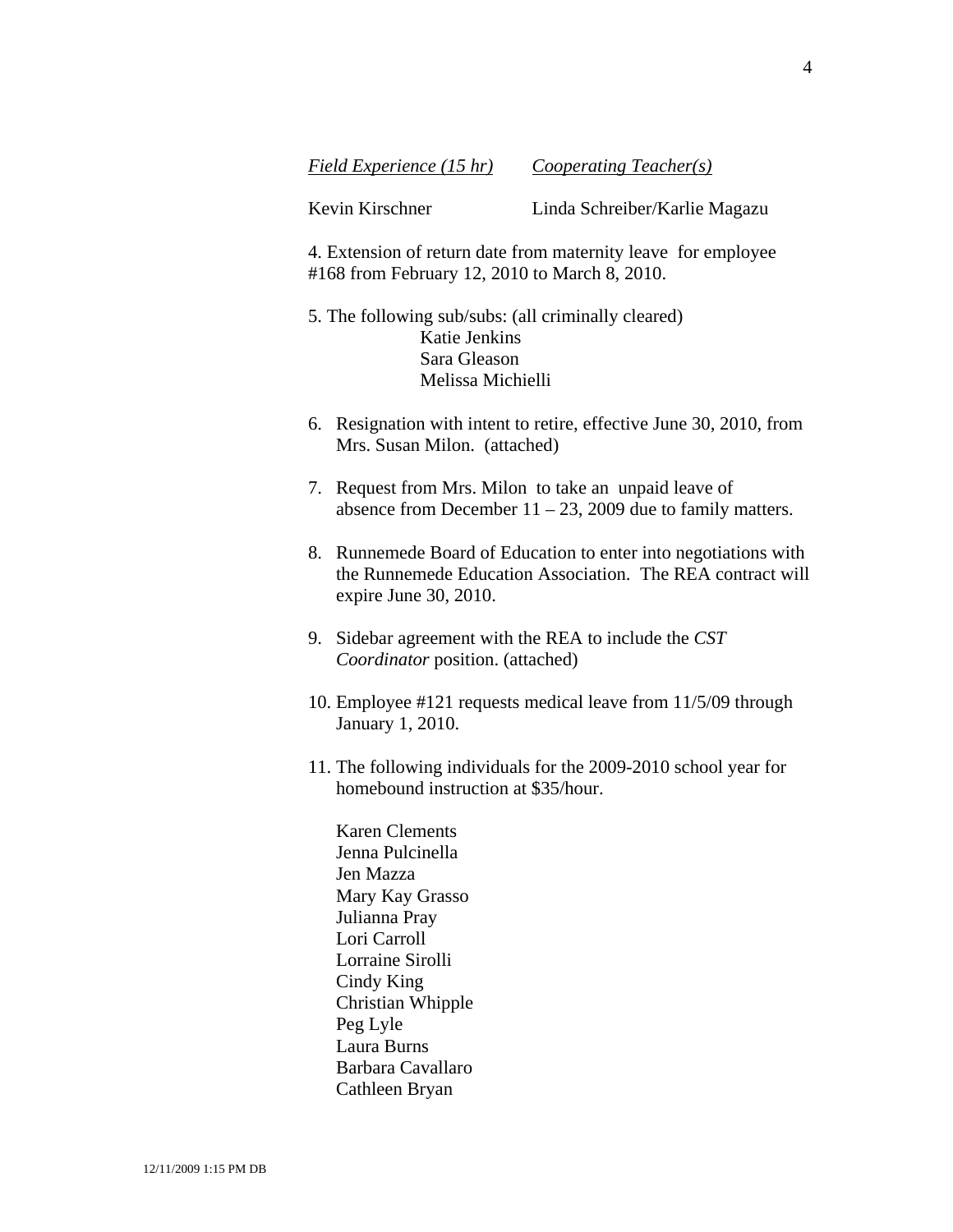- 12. Letter from Mrs. Dothory Deal requesting a change in work days. Mrs. Deal currently serves as a Food Service Aide 5 days per week. Mrs. Deal is requesting she work only four days per week for personal reasons. Starting December 1, 2009 ending June 15, 2010.
- 13. Kathleen Heintzelman as substitute one day per week for Mrs. Deal at \$7.60 per hour starting December 1, 2009 through June 15, 2010.
- 14. Terry Friel as substitute playground aides one day per week for Kathleen Heintzelman at \$7.45 per hour starting December 1, 2009 through June 15, 2010

ROLL CALL VOTE: Yes 7 No 0 Abstain 0 Absent 2

## **c**. **FINANCE** *(green)*

Motion by Mrs. Spraggins Seconded by Mrs. Costello

Approve the following on the recommendation of the superintendent:

1. The Board of Education that as of this date and after review of the secretary's monthly financial report (appropriations section) and upon consultation with the appropriate district officials, that to the best of our knowledge, no major fund balance has been overspent in violation of N.J.A.C.6A:23- 2.12-(a) 1and that sufficient funds are available to meet the district's financial obligations as of this date.

> Bills List #1-\$ 351,909.61 (September  $30<sup>th</sup>$  payroll) Bills List #2- \$ 19,371.25 (Debt Service interest payment) Bills List #3 – 339,220.61 Board Secretary's Report Transfers (as attached )

- 2. Approval of a tuition contract with Camden City for two students. These students are attending school within the district.
- 3. Approval of tuition reimbursement for Jenna Pulcinella in the amount of \$2,000.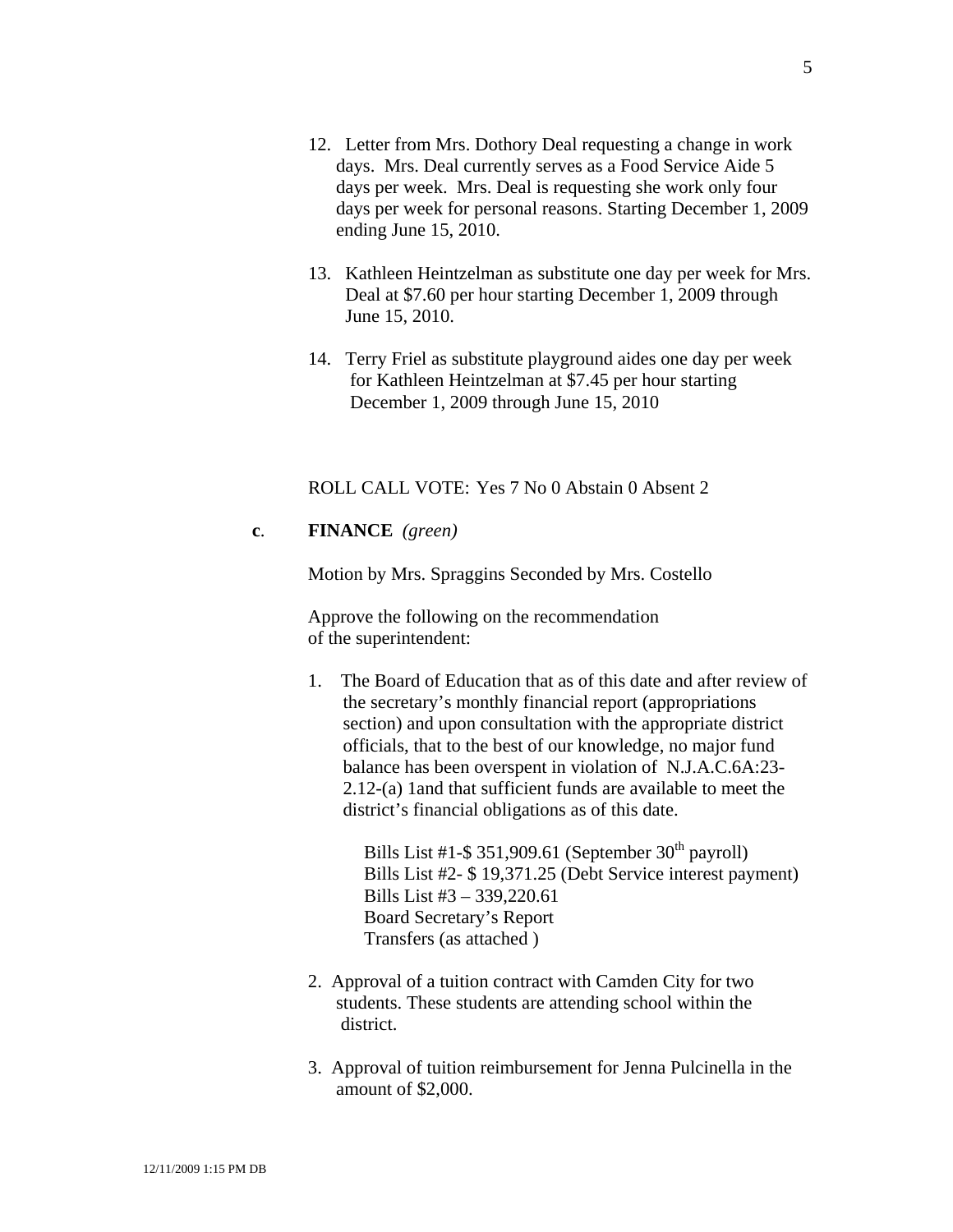- 4. Approval to participated in Bid A-30 Camden County Cooperative Pricing System for Copy and Computer Paper and Envelopes.
- 5. Approval of contract July 1, 2009- June 30, 2010 with Protocall for substitute School Nurse services as attached.
- 6. Approval of contract with American Appraisal in the amount of \$3,450. This organization will tag fixed assets over \$500 and provide reports necessary for the audit and insurance purposes.
- 7. Donation (unknown value) of colored paper (approximately 2 cases) from an 8<sup>th</sup> grade parent. Donor wishes to remain anonymous.
- 8. Approval of amendment to 08-09 IDEA grant. Amendment due to change in Non Public budget.
- 9. Resignation of Mrs. Pray as Cheerleading Coach for the 2009- 2010 school year.
- 10. Approval of Mrs. Karaska as Cheerleading Coach for the 2009-2010 school year.
- 11, Resignation of Mrs. Guzik as Yearbook Advisor for the 2009- 2010 school year.
- 12. Approval of Mrs. Holmes as Yearbook Advisor for the 2009- 2010 school year.
- 13. Approval of a interlocal agreement with Gloucester Township school district to provide transportation at \$150 per trip to St. John of God for the 2009-2010 school year effective November 1, 2009
- 14. Approval for payment to teaching staff who attended IEP meetings over the summer months at \$27 per hour.
- 15. Professional Development (attached)
- 16. Bills list #3 \$S357,044.67 (October  $15<sup>th</sup>$  payroll)
- 17. Bills list #4 \$25,403.85 (Transportation, OOD tuition)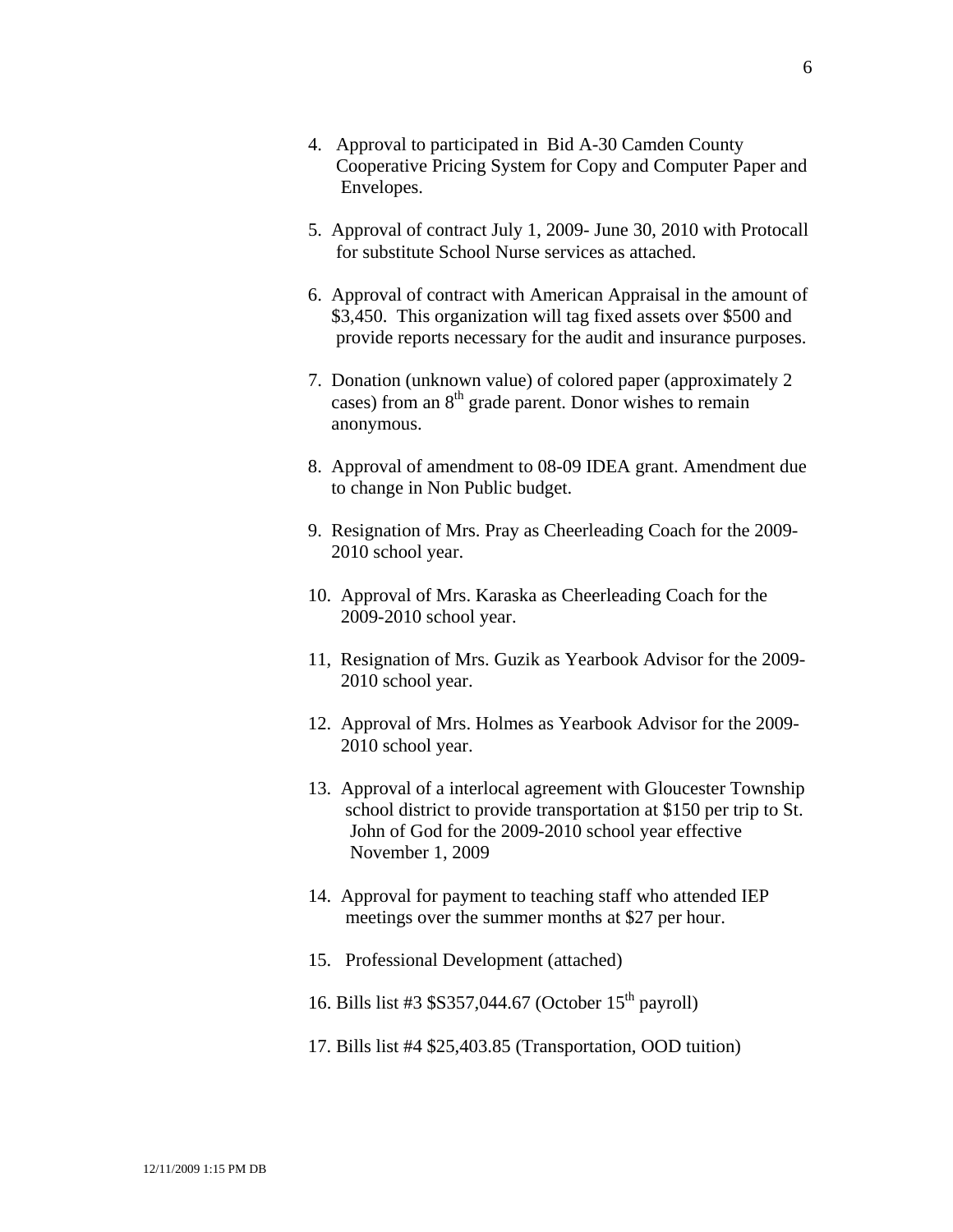- 18. Contract with Staff Development Workshops \$1500 for professional development-Writing Workshop on November 4, 2009
- 19. Contract with the Camden County Health Department to use the facility for an H1N1 flu clinic for students and staff. (dates to be determined).

ROLL CALL VOTE: Yes 7 No 0 Abstain 0 Absent 2

## **d. CURRICULUM** *(pink)*

Motion by Mrs. Spraggins Seconded by Mrs. Costello

Approval of the following on the recommendation of the superintendent:

- 1. Nursing Services Plan
- 2. Overview of Process for Intervention & Referral Service.(attached)
- 3. Summary of Team Process for Intervention and Referral Services. (attached)
- 4. Student Council Halloween Activities. (attached)
- 5. Violence, Vandalism and Substance Abuse (VV-SA) Incident Report Form. (attached)

ROLL CALL VOTE: Yes 7 No 0 Abstain 0 Absent 2

## **e. POLICIES/PUBLIC RELATIONS** *(purple)*

Request approval of the following on the recommendation of the Superintendent:

Motion by Mr. Wark Seconded by Mrs. Costello

## 1. The 2nd reading of policy #0142.1 (Nepotism) Policy # 1570-Internal controls (with Regulations) Policy # 6111-Special Education Medicaid Initiative (SEMI) Policy # 6141-Tax Revenues Policy #6350 – Competitive Contracting (with Regulations) Policy #6421 – Purchases Budgeted (with Regulations) Policy #6422 - Budget Transfers (with Regulations)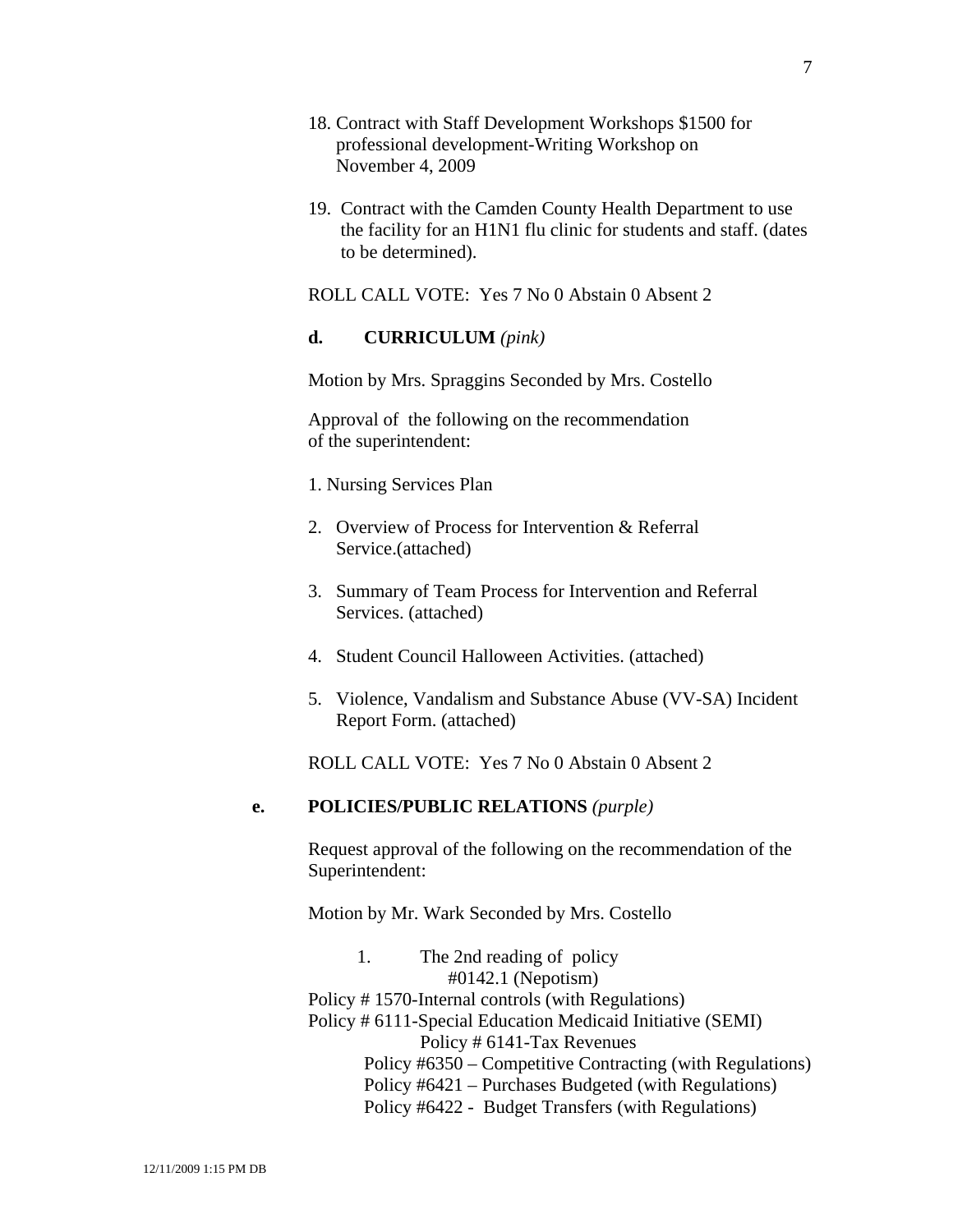- Policy #6510 Payroll Authorization
- Policy #6620 Petty Cash (with Regulations)
- Policy #6640 Cafeteria Fund
- Policy #6660 Student Activity Fund
- Policy #6810 Financial Objectives (with Regulations)
- Policy #6830 Audit and comprehensive Annual Financial Report
- Policy #7300 Disposition of Property (with regulations 1- 4)
	- Policy #7410 Maintenance and Repair
	- Policy #7650 School Vehicle Assignment, Use, Tracking and Maintenance and Accounting
		- 2. The  $1<sup>st</sup>$  reading of the following policies:
			- #2360 Use of Technology #2417 Pupil Intervention and Referral services #2510 Adoption of Textbooks #2531 Use of Copyrighted Materials #2610 Educational Program Evaluations #2622 Pupil Assessment #5200 Attendance #5240 Tardiness #5512.01 Harassment, Intimidation/Bullying #5530 Substance Abuse #5600 Pupil Discipline/Code of Conduct #5611 Removal of Pupils from General Education Program for Weapons/Firearms Offenses #6471 School District Travel #6471 School District Travel Procedures #8442 Reporting Accidents #8461 Reporting Violence/Vandalism, Alcohol and other Drug Abuse #8467 Weapons
		- 3. Letter from Michelle DiMatties to hold the 2009- 2010 holiday drive.
		- 4. "Bracelet Fundraiser" to help a Runnemede family. (memo attached from Ms. DiMatties)

ROLL CALL VOTE: Yes 7 No 0 Abstain 0 Absent 2